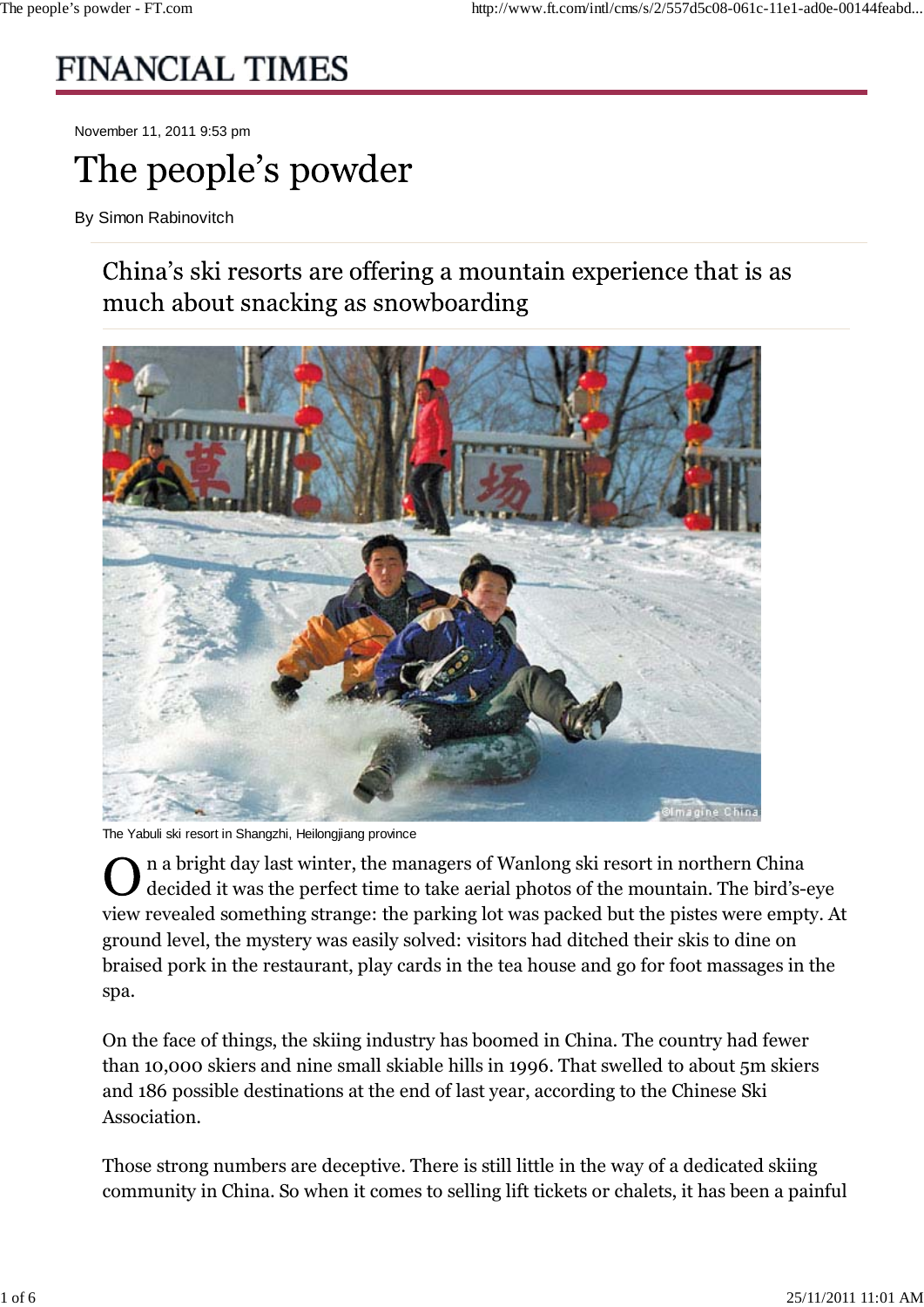decade for the developers of Chinese ski resorts.

They have had to learn the hard way that what might be considered *après-ski* activities elsewhere in the world must be in-lieu-of-ski activities in China if they want to attract crowds.

"Skiing in China is just at the point of take-off. I'd say that 99 per cent of ski resorts are losing money. No one is making a profit," says Zeng Mingsen, sales director at Wanlong, about four hours' drive from Beijing.

Rather than throwing in the towel, though, developers are now upping the ante. Still clinging to the promise of the Chinese market, they are building bigger, better resorts that they believe are more in line with local tastes.

At Wanlong, construction crews have spent the summer and autumn giving the facilities a facelift. The lodge at the base of the mountain has added a sunroom and new restaurants to cater to those who prefer to spend their day inside eating rather than skiing. The main hotel has expanded its spa with a jade-floored steam room. The priciest mountainside villas have been spruced up with mahjong tables.

Those improvements are modest compared to the ambitions of other resorts in China. In the far north, Yabuli, the country's biggest established resort, has partnered with Club Med and aimed for a broader customer base, plugging its horse sledding and yoga as much as the mountain itself.

"In the past, we concentrated on the skiing. Now we are mainly focused on being an all-round winter resort. Only 48 per cent of our visitors last year actually came for the skiing," says Patrick Cao Yue, executive vice-president of Mountain China Resorts, the developers of Yabuli.

That is also the approach at Changbaishan. On the border with North Korea, it might not seem the obvious choice for a winter resort but it is the tallest mountain range in northeastern China and already popular among tourists.

Wanda, a major Chinese property company, is developing a vast ski resort at Changbaishan that it says will be able to host Olympic-calibre events. But it is the extras – a shopping street, a conference centre, a theatre, a museum dedicated to mountain shamans – that it is counting on to draw the crowds.

Apart from the food coming out of their kitchens, there is little that marks the hotels and villas at China's winter resorts as distinctively Chinese.

"Skiing vacations as a concept come from Europe and America. This lifestyle is not something that China invented," Cao says. "People come because they want a taste of that.

"Getting a Canadian or an American visa might be too remote but here they can see a place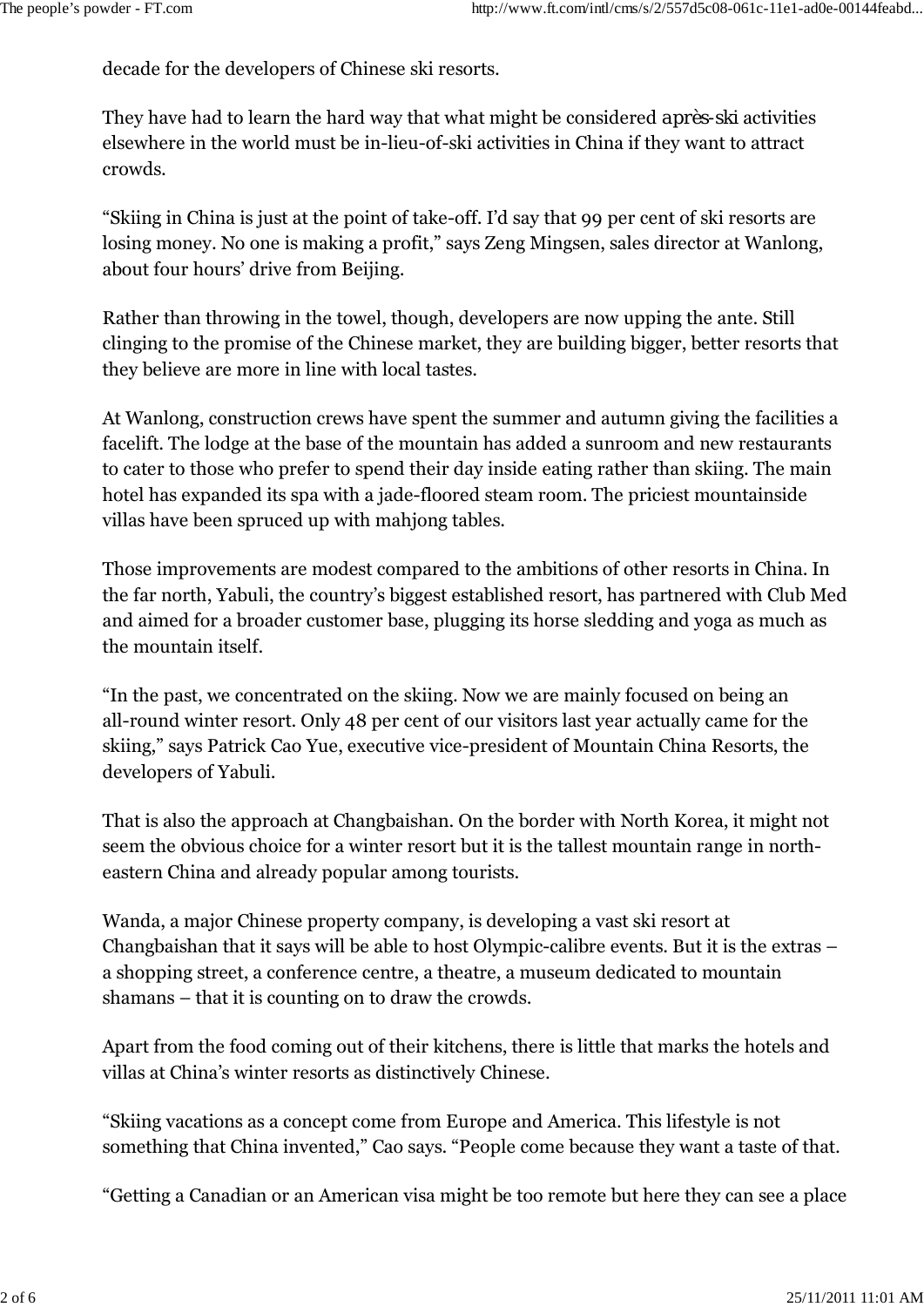that looks a bit like Whistler, they can get that experience."

The villas for rent in Wanlong are testament to that desire. Baseball and soccer crests are tacked to the wall and a deer head is mounted above the fireplace with a rifle opposite it. All are obviously fake but they at least lend something of a rustic air to the living room. More worrying are the omissions. Despite the imitation of western ski lodges, the villas have no extra room to store skis and jackets.

Skiing is not entirely an afterthought. Resorts still advertise it as a core part of the Chinese mountain experience. And they have adapted their offering to a public that is by and large still learning how to make it down the slopes in one piece.

John Jeakins, chief executive of Hospitality Associates, a design and services group for hotels and ski hills in Asia, is well aware of the perils. Having overseen ski operations at five resorts in China, including Yabuli, he developed a screening procedure.

"We interviewed people who were queuing for the chairlift to determine if they were qualified to ski down the more advanced runs. We turned away many people," he says.

"People didn't think about their safety so much, they would just get on it and go. We would place our ski patrol throughout the various runs to pick people up, give them a few tips and help them on their way."

Industry veterans from the Rockies and the Alps who were hired to build pistes have also had to tone down their visions. Jeakins describes the frustration of one designer who built an elaborate terrain park for skiers and snowboarders to perform tricks, only to find that people preferred to use the jumps and half-pipes as perches to stop for snacks on their way down the mountain.



Another local quirk is the length of the

ski outing. With a half-day of skiing, never mind a full day, seen as the preserve of hard-core enthusiasts, many resorts have taken to selling tickets by the hour.

Whether all these lessons add up to a successful model for ski resorts in China is yet to be seen.

The original strategy for Mountain China Resorts was to use its investment in the Yabuli ski hill, from new lifts to snow-making equipment, to sell property. In the first phase of development, it built 55 mountainside villas but it has struggled to sell them.

After debuting on Canada's TSX Venture exchange in 2008 at more than C\$3 (£1.8),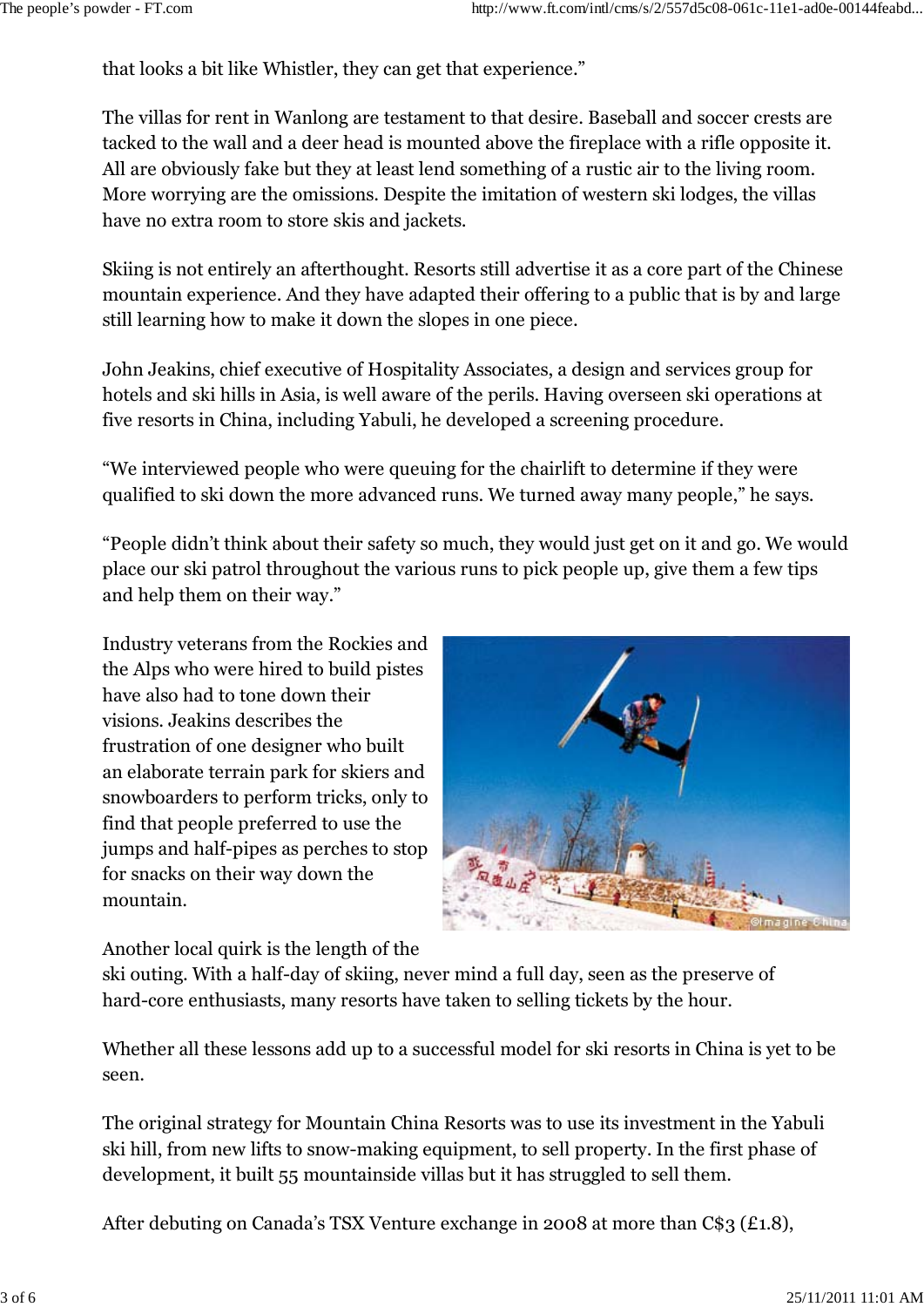MCR's shares now trade at just C\$0.20. That bitter experience has not deterred other companies from placing even bigger bets on the ski market in China.

At Changbaishan, Wanda is leading a group of companies to invest Rmb 20bn in the resort. They plan to build a town at the foot of the mountain for 300,000 residents.

Next to Wanlong, the main road of Chongli county is lined with huge residential complexes under construction. Their names evoke an imaginary snowy idyll: Eastern Alps, Comfortable Castle, Christmas Mountain Villas.

They will face stiff competition from another, entirely separate resort not far down the road. VXL, a Malaysian developer, plans to spend \$6bn over the next decade to build Secret Garden, an adventure resort with 82 ski runs and 2,700 hotel rooms. The first phase is scheduled to open this winter.

The various resorts will also be fighting with each other to attract mega-conferences. Yabuli was the first to fashion itself as a Chinese-style Davos, hosting an annual China Entrepreneur Forum.

Changbaishan is vying for that title now, saying that its plans for a Chinese entrepreneurs' forum will make it the true heir to Davos. At Secret Garden, there is no talk of Davos but there are blueprints for a 3,000-person convention centre.

And then, of course, there is the question of whether there will ever be a critical mass of skiers at any of these resorts, let alone all of them simultaneously. For a man who is overseeing so much new investment, Zeng, the Wanlong director, could not conceal the wariness in his outlook.

"Skiing has developed steadily but not remarkably over the past few years. Now it seems to be growing more quickly, though when the situation will really get better, I can't say. So much depends on the economy."

*Additional reporting by Chen Yuanni*

........................................................................................................................

#### **How Chinese ski property compares**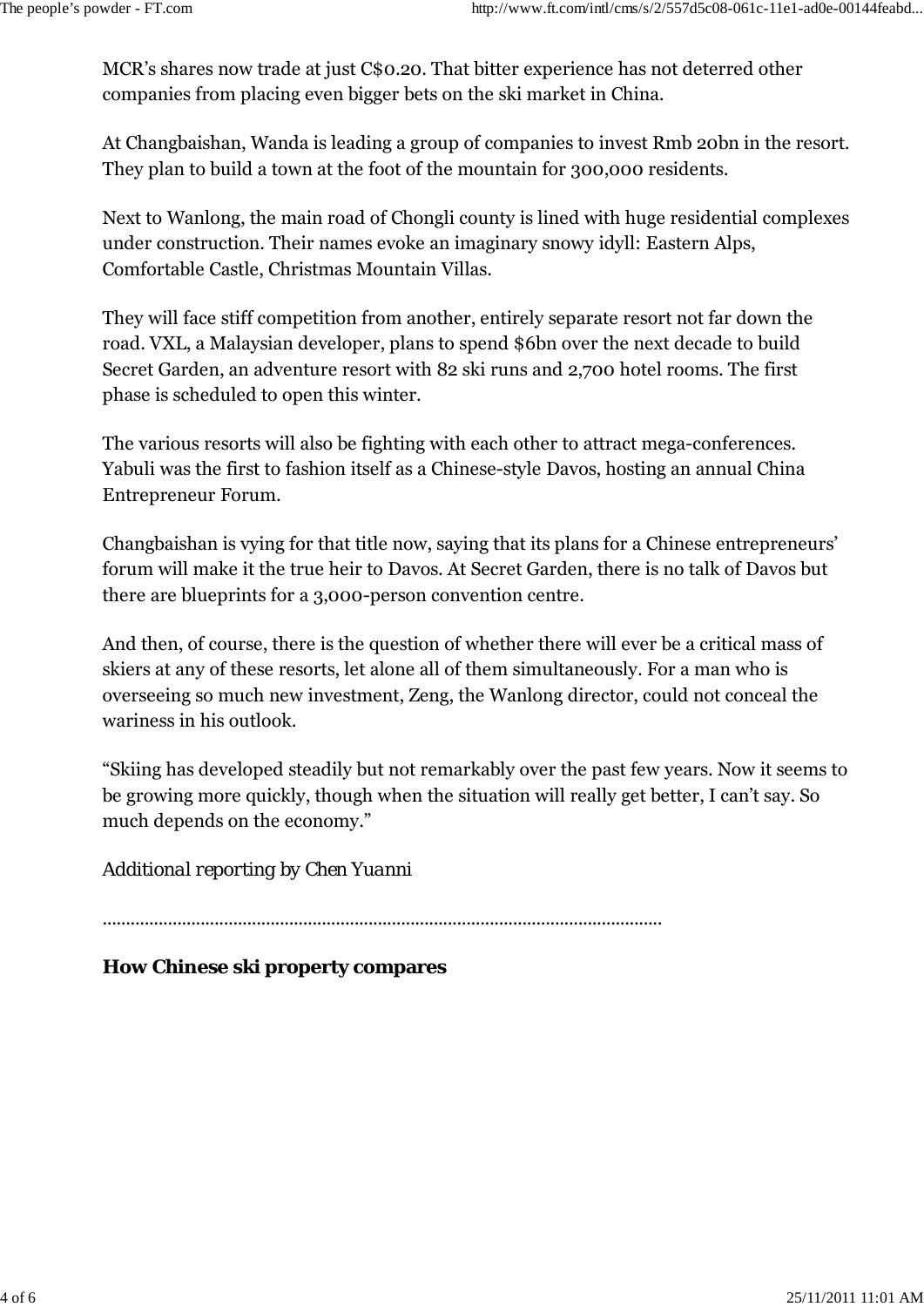

### **YABULI**

The Yabuli resort is selling 55 townhouse-style villas in its first phase of development.

• Size: 270 sq m-310 sq m, three floors, three to four bedrooms

• Direct mountain access

● Average price: Rmb5.5m (£538,000); most expensive no more than Rmb6m

● Yabuli has 30km of pistes

#### **GSTAAD**

On the slopes outside Beijing

Lauenen Gstaad Immobilien GmbH has a threebedroom, ground-floor apartment available for

SFr18m (£12.5m). It also has a 609 sq m chalet near Gstaad Palace for SFr26m.

#### **Apartments**

- Size: 120 sq m-300 sq m
- Three bedrooms

● Direct mountain access is rare as the ski slopes are used as agricultural land in between seasons

• Price: SFr25,000 per sq m  $(£17,600)$ -SFr65,000  $(£44,800)$  per sq m

#### **Chalets**

- $\bullet$  Size: 300 sq m
- Five bedrooms
- Near Gstaad Palace Hotel
- Average price: SFr15m
- Gstaad has 250km of pistes

#### **WHISTLER**

Townhouses are available at Whistler with direct ski-in, ski-out access to Whistler